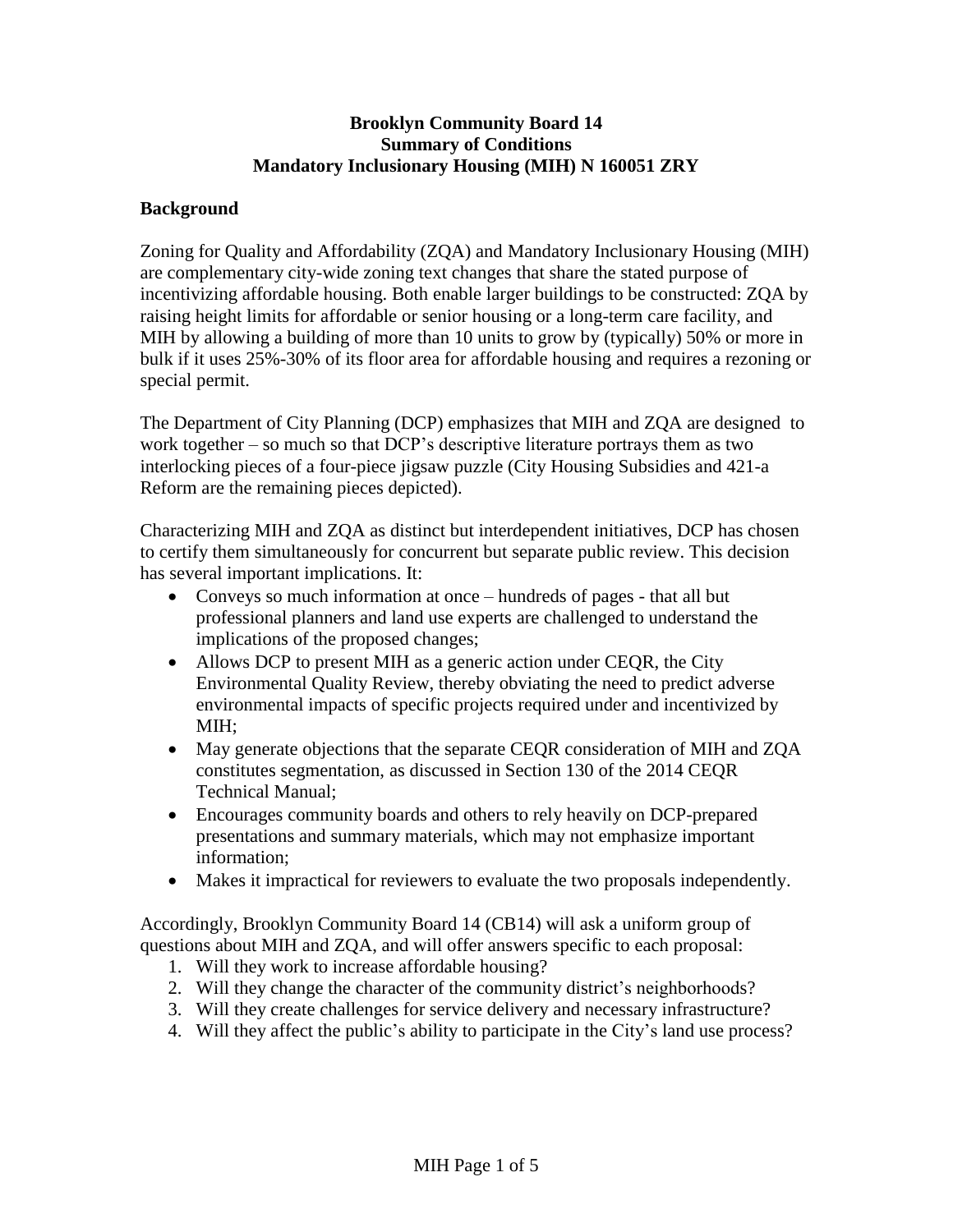# **Mandatory Inclusionary Housing**

# **1. Will MIH work to increase affordable housing?**

CB14 believes that MIH needs to be substantially modified to work effectively to support the goal of creating affordable housing.

As a first step, DCP should increase the number of MIH options, to serve the range of diverse needs within and between neighborhoods.

Second, DCP should require that off-site MIH developments set aside an additional percentage of affordable units above the on-site requirement. This will recognize that offsite options may benefit from lower property acquisition and construction costs.

Third, DCP should inoculate MIH against lengthy negotiations and legal challenges by clarifying its rules. For example, MIH bars practices such as poor doors (in the same building), which are said to "stigmatize" affordable housing occupants, but states, in Section 23-94(f)(2), that the Department of Housing Preservation & Development (HPD) may, in some separate-building circumstances, determine "that the primary entrance is located in a manner that does not stigmatize occupants of affordable housing units." This could prompt challenges by affordable housing advocates, or developers.

Moreover, DCP has admitted that the separate building on separate lot option has not been popular among those developers who have participated in the voluntary inclusionary housing program, because such buildings are not eligible for 421-a tax benefits. DCP says that NYC has no plans to seek changes in State regulations to solve this conundrum.

Finally, MIH does not require that the stipulated affordable housing actually be built. It permits developers of buildings between 11 and 25 units to seek approval to make an *in lieu* contribution to an affordable housing fund. This provision could induce a developer to try to buy the right to build a bulkier building without including any affordable housing.

# **2. Will MIH change the character of the community district's neighborhoods?**

The effect of MIH on Brooklyn Community District 14 (CD14) would depend on thencurrent affordable housing policy, market conditions, availability and terms of governmental subsidies such as 421-a, and on land availability and construction opportunities.

According to DCP, MIH's near-term impacts on Brooklyn CD14 are expected to be minimal, because Midwood and Flatbush underwent rezoning in 2005 and 2009, respectively, and are not currently targeted for further changes. But administration policy could shift, or a private action could be initiated by a developer. Any new rezoning or large-scale special permit would trigger the terms of MIH.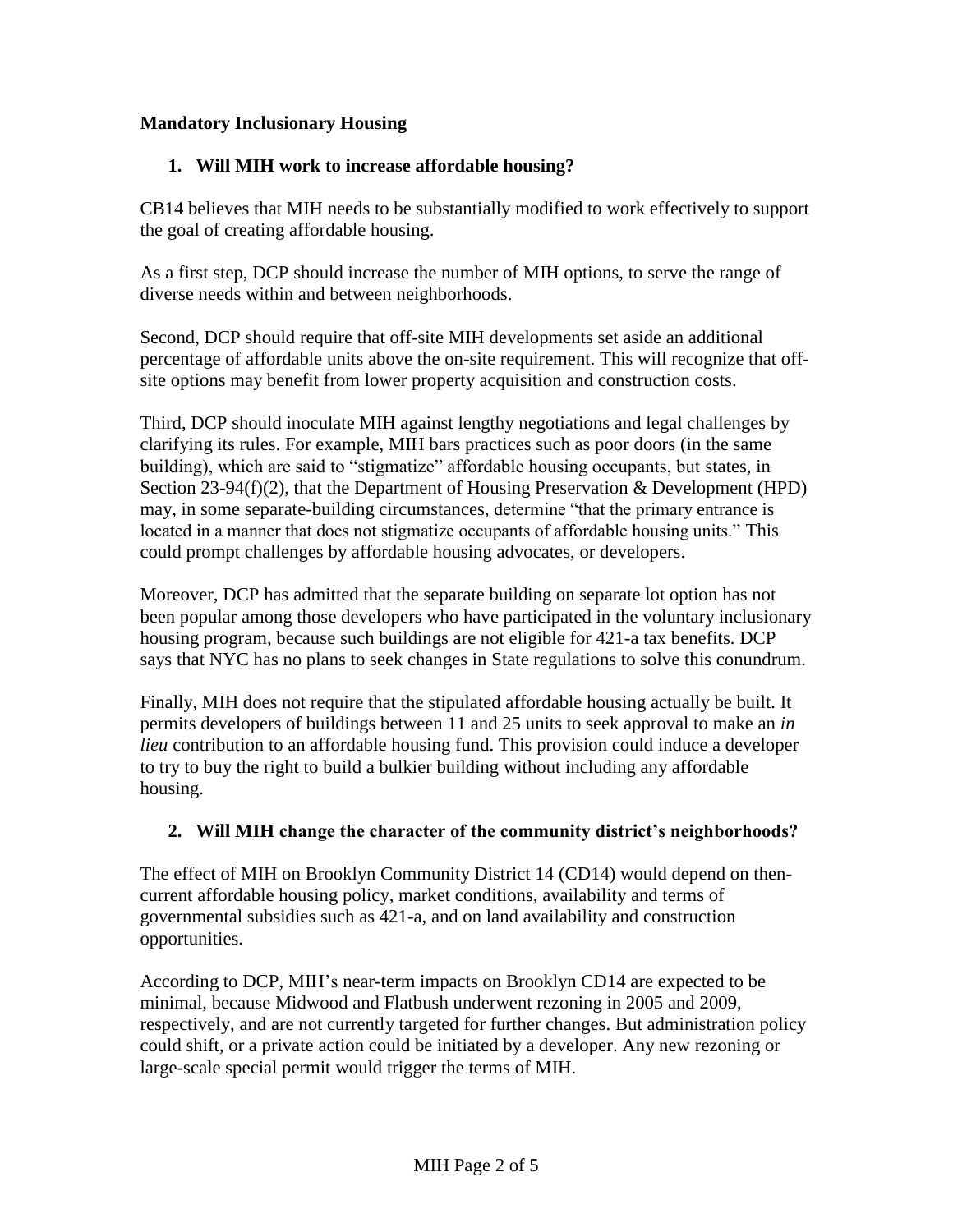MIH – like ZQA - can work to support its stated purpose only if inclusion of affordable housing adds to the profitability of a development project. Presumably, this would be accomplished by allowing additional bulk without commensurately increasing "fixed" costs such as for land acquisition. Given the presumption of increased profitability, MIH would create a financial incentive for developers to seek the stipulated rezoning action. Any incentive to initiate rezoning changes neighborhood character.

Notwithstanding DCP's expectation that MIH would have minimal near-term effect on CD14, a review of the district's current zoning suggests that CD14 includes areas that could become rezoning targets under MIH, if other conditions favor residential development. These areas include the following zones:

- R7-1 between Woodruff Avenue and Crooke Avenue, west of Ocean Avenue\*\*
- C4-2 Albemarle Road to Beverley Road, Flatbush Avenue to Bedford Avenue, including Sears lot\*\*
- R6 along Avenue I between Flatbush Avenue and East 29 Street., and south on Nostrand Avenue to Avenue L\*\*
- M1-1 near Avenue M, Avenue L, East13 Street, and Q/B subway line
- R6 on Elm Avenue, East 12 Street to East 13 Street\*
- R4 south of Brooklyn College
- R5 in Midwood

Zones marked with an asterisk (\*) already have been identified as eligible for updating of the Quality Housing Option. The allowable base height could be increased in zones marked with two asterisks (\*\*).

*Brooklyn Community Board 14 believes that MIH, which enables buildings to have 50% or more additional floor area, could incentivize rezoning actions and yield substantial character change and population growth in Midwood and northeast Flatbush.*

## **3. Will MIH create challenges for service delivery and necessary infrastructure?**

The history of major private development in NYC is that it is the prerogative of incumbent administrations to consider and authorize such development, and it is the responsibility of their successors to provide the public funding for the municipal services occasioned by such development. This separation contributes heavily to the City's burgeoning debt service budget and is a danger to the City's fiscal solvency.

*On a local level, Community Board 14 is concerned that required adjustments to City services and other infrastructure components, e.g., utilities, would lag far behind the population growth enabled by MIH. This would create service delivery problems for all areas of CD14.*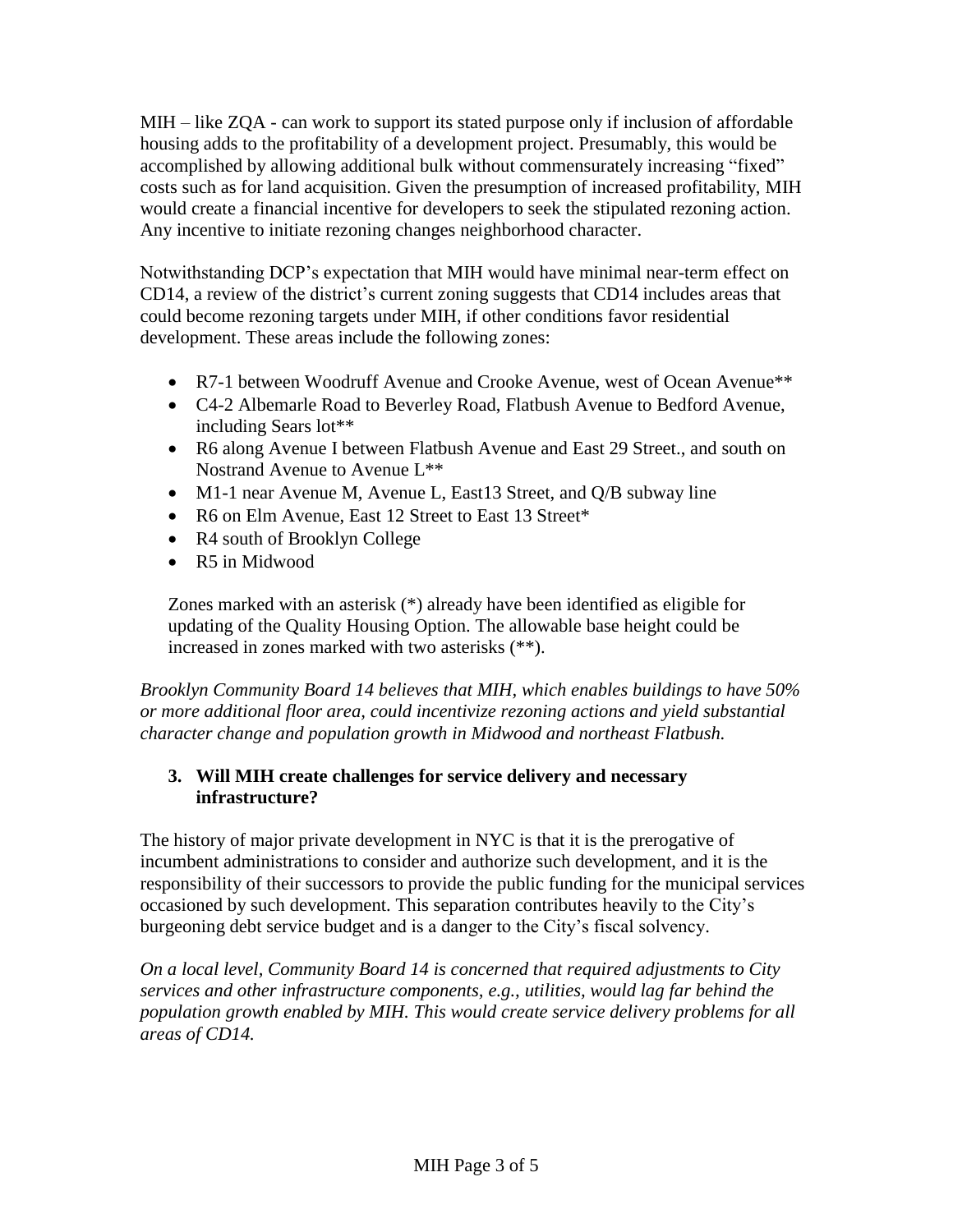## **4. Will MIH affect the public's ability to participate in the City's land use process?**

As previously noted, MIH has been designated a "generic action" under the City Environmental Quality Review process, inasmuch as it does not identify specific development sites. This exempts it from the detailed review of adverse environmental impacts.

In principle, a detailed review might be triggered later by a site-specific rezoning application (if needed to qualify for MIH). But this review could be limited to the rezoning action, if the intended development project is filed later. Moreover, most smallscale rezoning actions receive a "negative declaration" at the short environmental assessment statement (EAS) step of the CEQR process, based on a determination that they are too small to have substantial environmental impacts. This would close the book on the public's ability to comment on the environmental impacts of the intended development.

This scenario embodies a major loophole: It does not contemplate a succession of independent small-scale rezoning actions in the same neighborhood, each incentivized by the bulk allowances made as-of-right by MIH.

Thus, at no point would a developer need to disclose an individual project's incremental adverse impacts on, e.g., population density, traffic, parking, light and shade, noise, air and water quality, waste conveyance, etc.

CEQR does not describe a multi-site environmental assessment process for independent private construction projects occurring at different times in a given neighborhood or community district. Yet the cumulative impacts of such projects could be substantial, and could warrant mitigation.

Fortunately, cumulative impacts are well-defined in the State Environmental Quality Review Act (SEQRA). To borrow from a description published by the New York Public Interest Research Group (NYPIRG):

These are impacts on the environment that result from the incremental or increased impact of an action(s) when the impacts of that action are added to other past, present and reasonably foreseeable future actions. Cumulative impacts can result from a single action or a number of individually minor but collectively significant actions taking place over a period of time. Either the impacts or the actions themselves must be related. When making the determination of significance the lead agency (the agency that coordinates the environmental review) must consider reasonably related long-term, short-term, direct, indirect and cumulative impacts, including other simultaneous or subsequent actions, which are: (i) included in any long-range plan of which the action under consideration is